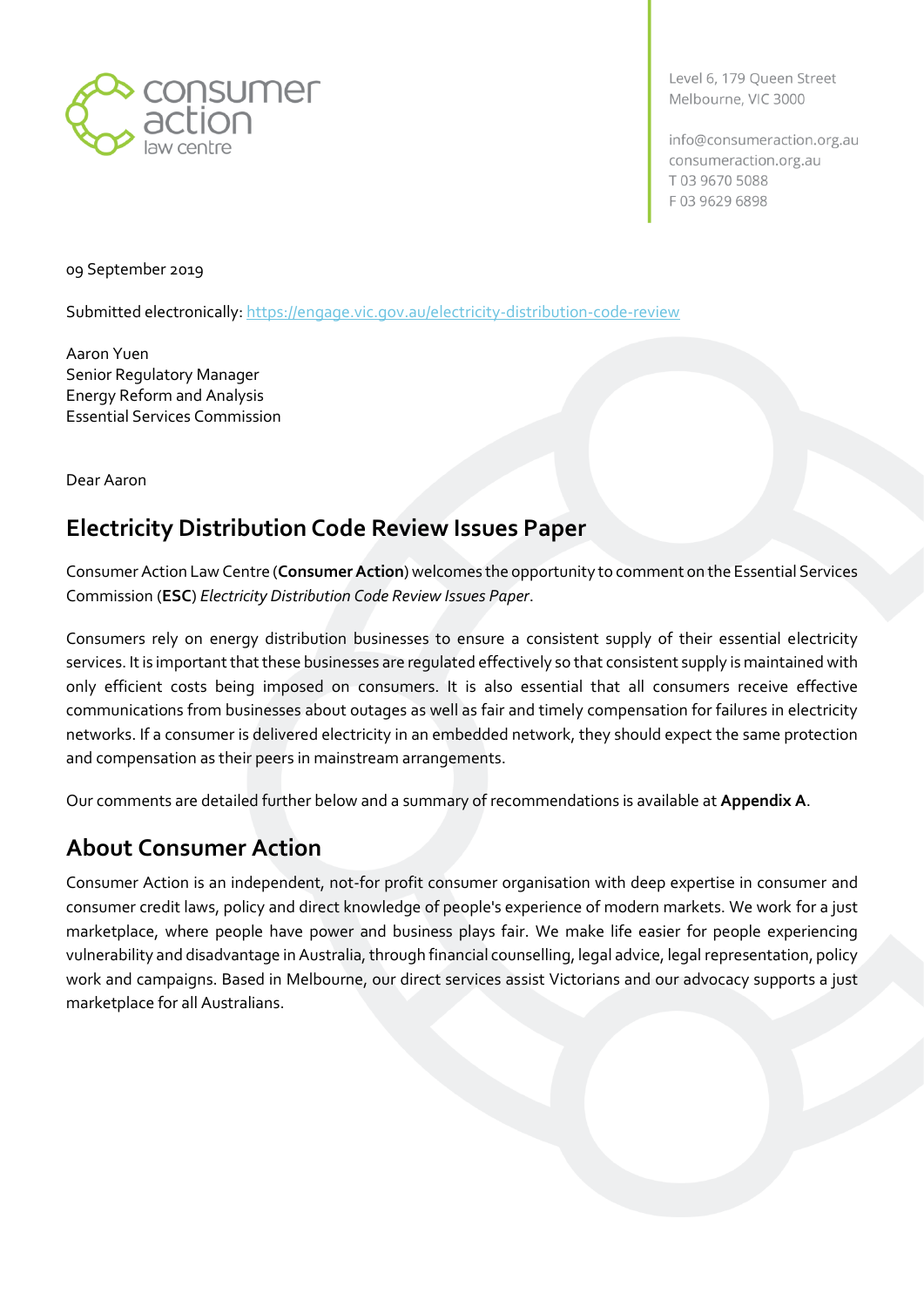# **TABLE OF CONTENTS**

| Should we set an obligation on distributors to proactively contact vulnerable (such as life support) customers |
|----------------------------------------------------------------------------------------------------------------|
| How should we update the current obligation on distributors informing government departments of                |
|                                                                                                                |
| What form of notification or engagement should be provided to customers by electricity distributors before     |
| Should we impose a new obligation to notify customers of a cancelled or rescheduled planned outage? 4          |
|                                                                                                                |
|                                                                                                                |
|                                                                                                                |
| Are there any outage scenarios we should include or exclude from the guaranteed service level scheme? 5        |
|                                                                                                                |
|                                                                                                                |
|                                                                                                                |
|                                                                                                                |
|                                                                                                                |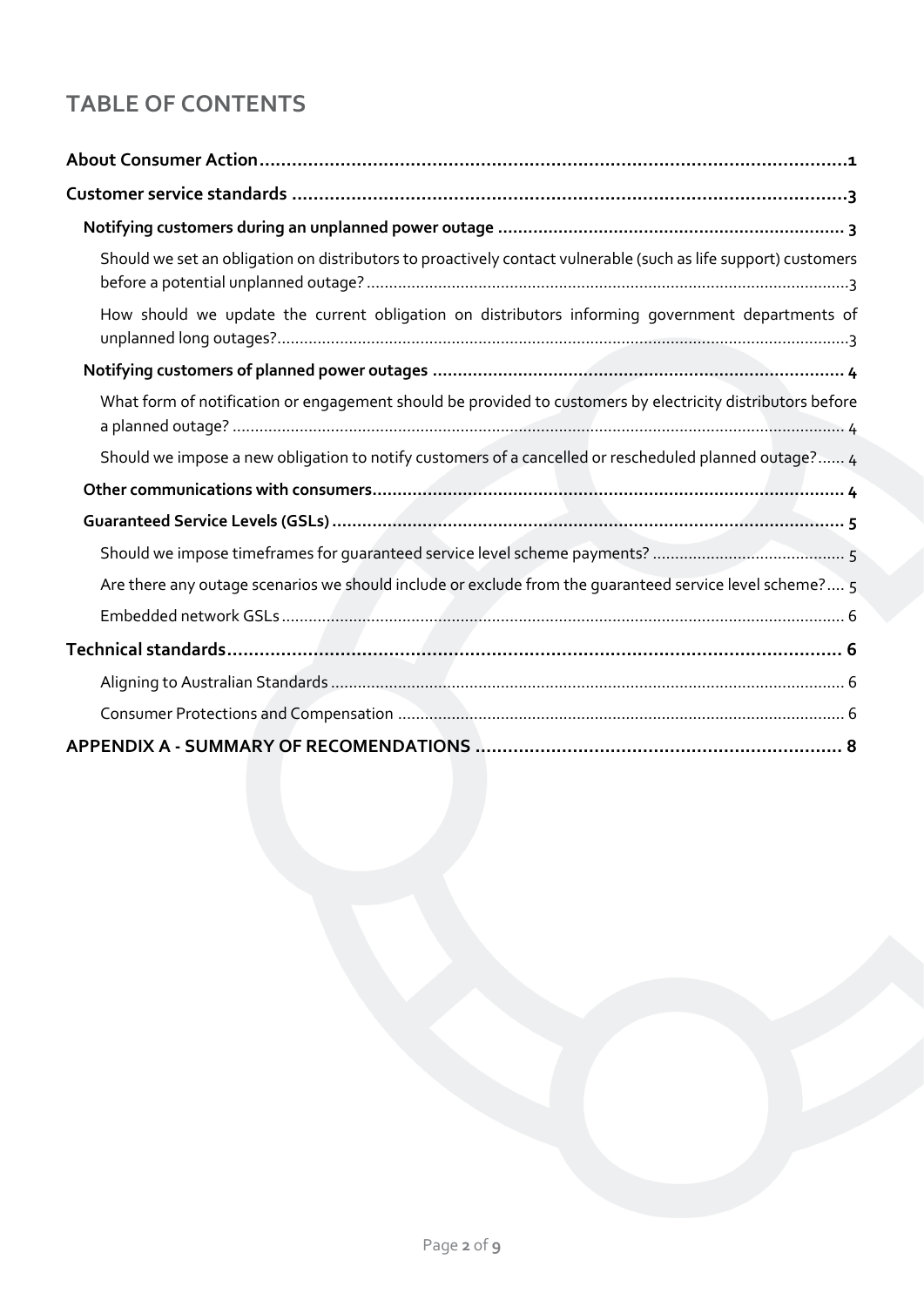# <span id="page-2-0"></span>**Customer service standards**

#### <span id="page-2-1"></span>**Notifying customers during an unplanned power outage**

#### <span id="page-2-2"></span>Should we set an obligation on distributors to proactively contact vulnerable (such as life support) customers before a potential unplanned outage?

Consumer Action supports regulatory obligations being put in place to formalise distributors' responsibility to appropriately inform vulnerable consumers of an unplanned outage. The code already requires distributors to inform government departments of potentially long unplanned outages. If they can inform government, it is only reasonable that they inform vulnerable consumers of the same. Electricity is an essential service, it is clearly an emergency when very vulnerable consumers (including those who require life support equipment) will be without electricity.

In developing a framework to inform vulnerable consumers about potential unplanned outages, it should be recognised that consumers can be vulnerable for a variety of reasons beyond life support equipment. For instance, mental health issues can be exacerbated by exposure to uncomfortable temperatures during weather events. Obligations should go beyond just consideration of the most extreme instances of vulnerability and should be in place to ensure that businesses work proactively to reduce potential harm. The ESC could look to the examples of circumstances in the guidance note for the Payment Difficulty Framework in considering what vulnerabilities may be affected by an unplanned outage.<sup>1</sup>

Wherever possible, communication about an unplanned outage should be direct to households, timely and tailored to individual household's preferences so as to be effective. Effective communication is likely to require multiple, staggered communications, for example, text, emails and phone calls. Given much communication infrastructure relies on electricity (e.g. mobile phones), consideration should be given to other ways to communicate as well. Information communicated should also include arrangements for assistance and safety information appropriate to the circumstances of the outage. If the distributor has the contact details and preferences of effected households these should be utilised.

RECOMMENDATION 1. Set obligations on distributors to proactively contact vulnerable customers about unplanned outages requiring multiple, staggered forms of communication.

#### <span id="page-2-3"></span>How should we update the current obligation on distributors informing government departments of unplanned long outages?

The threshold for the period of potential outage that warrants informing government agencies should be reduced from 24 hours. Much shorter periods of time without essential electricity services can have significant impacts on households and require co-ordination of relevant government services.Departments should also be notified of any unplanned outage that may pose a serious safety risk (like an unplanned outage where a household requires life support). The obligation may also need to be reflexive to weather conditions or other factors that may put the greater community health and safety risk (for instance an unplanned outage during a heatwave) so that government departments are well informed and able to provide appropriate services to the community.

**RECOMMENDATION 2.** Update obligations on distributors to inform government departments of unplanned outages to better align with the consequences consumers may face.

<sup>1</sup> ESC, 2017. *Energy Compliance and Enforcement Policy: Guidance note – Payment Difficulty and disconnection,* p, 19-20.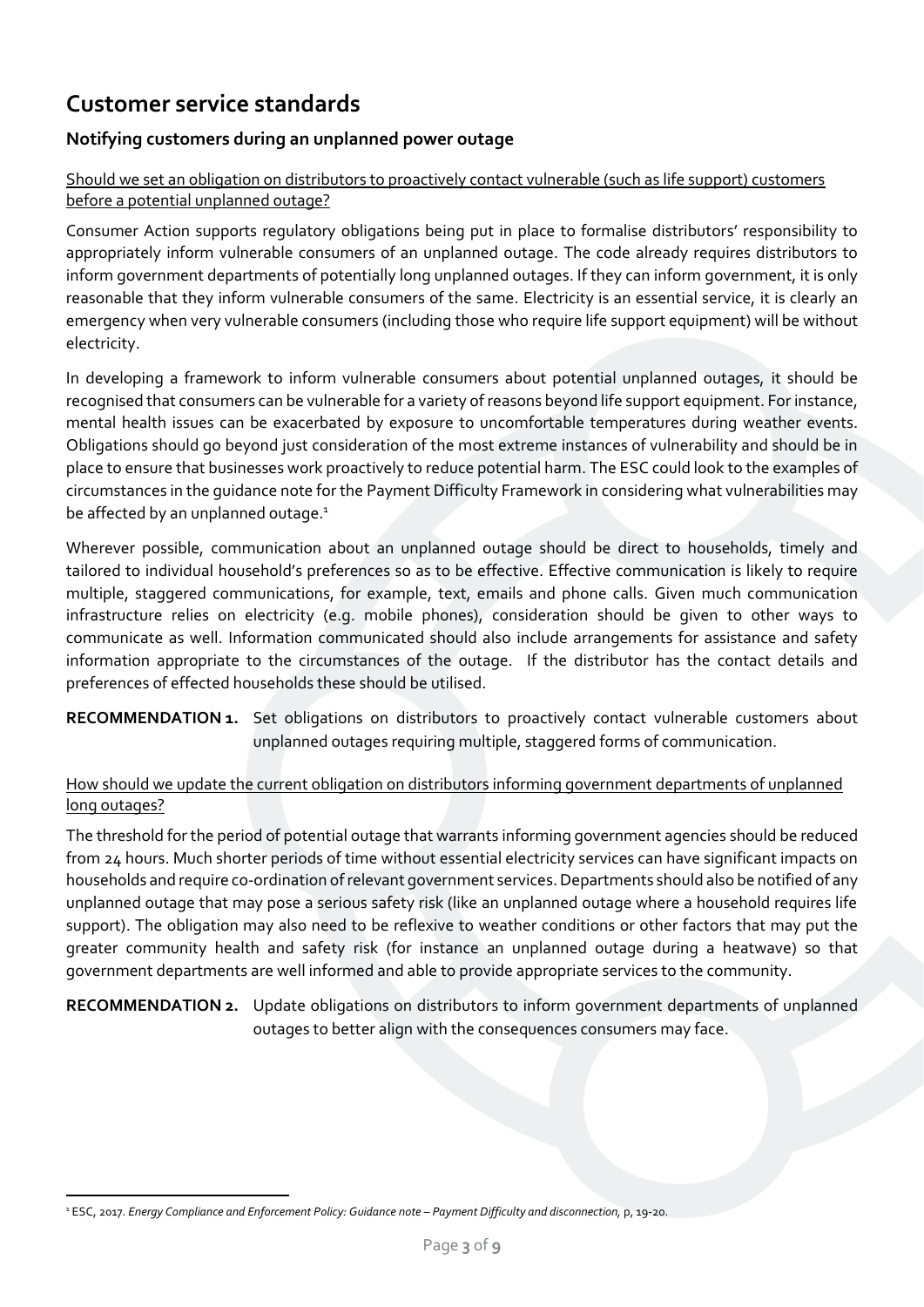### <span id="page-3-0"></span>**Notifying customers of planned power outages**

#### <span id="page-3-1"></span>What form of notification or engagement should be provided to customers by electricity distributors before a planned outage?

Consumers expect adequate notification of planned disruption to their essential electricity supply. Wherever known, distributors should use consumers preferences around contact method and timing when communicating the planned outage to households. Distributors should also be required to use multiple methods of communication, and stagger those communications. We consider one letter, which is sufficient under existing obligations, may not be effective to reach customers.

A requirement of 'best endeavours', similar to that which applies to energy retailers when providing tailored assistance under the Payment Difficulty Framework,<sup>2</sup> could be adapted for this purpose. This should, as far as possible, be framed as an outcome-based regulatory obligation, so it's more likely that the communication is actually received. We note that distributors already have an obligation to use best endeavours to restore the customer's supply following a planned outage as quickly as possible. Alternatively, the code could be more prescriptive and require specific types of communications, for example, text message, letters, phone calls etc.

Wherever contact is made with a household, distributors should be required to check with consumers whether anyone at the household requires life support equipment but has not registered this. The distributor should also inform the customer of relevant safety and assistance information.

Consumers should also be informed of the reason for the outage and have the ability to request a change in timing or compensation (at the expense of the responsible party) where works requested and paid for by another consumer (like relocation of cables underground) are not critical to the network.

### **RECOMMENDATION 3.** Impose more effective requirements on distributors to communicate with consumers before a planned outage and require distributors to gather and provide important information wherever in discussion with a consumer as a result.

**RECOMMENDATION 4.** Requirements should be in place for distributors to inform consumers of the reason for the outage and for consumers to be able to request reasonable compensation or timing changes where a planned outage is for private and non-essential work for another consumer.

#### <span id="page-3-2"></span>Should we impose a new obligation to notify customers of a cancelled or rescheduled planned outage?

Yes, distributors should be required to notify customers in such scenarios. Customers should also be informed of the reason for cancellation or rescheduling. Transparency like this is respectful of the inconvenience caused to consumers and is likely to build trust. This proposed obligation should also cover scenarios like when planned disruptions are for shorter periods of time than initially notified.

#### **RECOMMENDATION 5.** Require distributors to notify customers if a planned outage is rescheduled or cancelled and to provide a reason to consumers as to why this is the case.

#### <span id="page-3-3"></span>**Other communications with consumers**

Although not addressed in this Electricity Distribution Code Review Issues Paper, the ESC should explore whether requirements around communications with consumers connecting distributed energy resources to the grid are fit for purpose or need updating. Our Sunny Side Up report<sup>3</sup> identified that consumers are experiencing systemic

<sup>2</sup> Ibid, p.23-26.

<sup>&</sup>lt;sup>3</sup> Consumer Action, 2019. Sunny Side Up: Strengthening the Consumer Protection Regime for Solar Panels in Victoria, available at: <https://consumeraction.org.au/20190404-sunny-side-up-report/>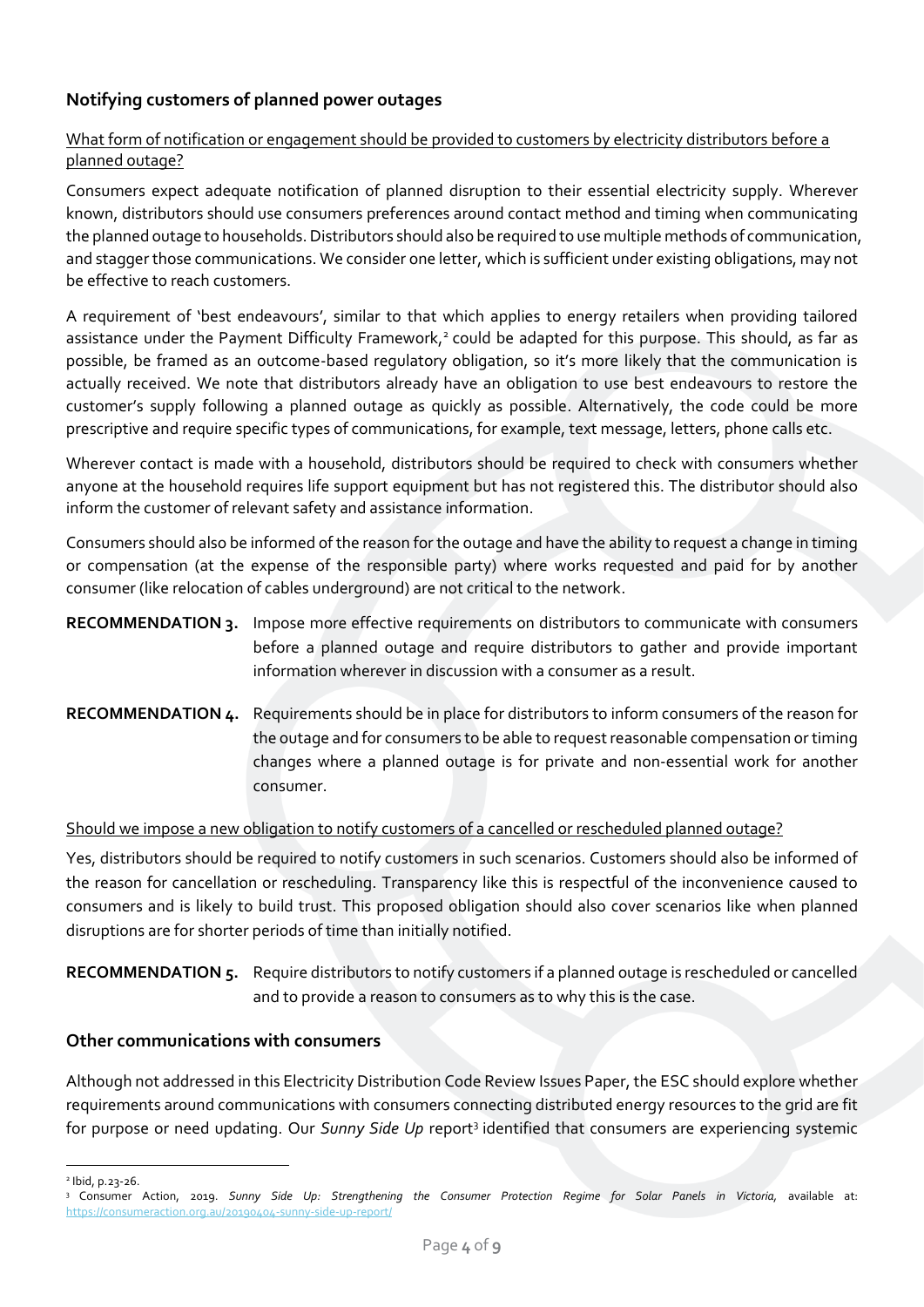issues with the connection of solar PV systems to the energy grid. While this somewhat complex process should be the responsibility of the retailer of new energy technology products, networks may provide barriers to consumers understanding where a problem has occurred with this process.

It is also likely that constraints in the network may mean that consumers are increasingly excluded from exporting electricity through the network and that consumers are not aware of this issue before factoring renumeration from the Feed in Tariff into their decision to invest in new energy technology. The ESC should consider these issues and whether the code needs to place specific obligations on network businesses to require timely notification of these constraints and ensure fair outcomes for consumers.

**RECOMMENDATION 6.** Consider if code requirements around distributors communicating with consumers about connecting distributed energy resources should be updated.

#### <span id="page-4-0"></span>**Guaranteed Service Levels (GSLs)**

Consumer Action considers that, in principle, the Guaranteed Service Level scheme should be designed to incentivise businesses to provide the most consistent service possible for consumers while minimising costs to all consumers and providing fair compensation to those who are impacted by inconsistent service.

The ESC should consider whether there is a way to better incentivise networks to provide more consistent service for all customers without a direct pass through of GSL payment costs that are made to all consumers in a distribution zone. GSL payments being met by shareholders of the businesses may mean that efficient provision of universally consistent supply is incentivised. For example, where less GSLs are paid, this will bring financial rewards to the business and benefits to consumers.

#### <span id="page-4-1"></span>Should we impose timeframes for guaranteed service level scheme payments?

Whatever the structure of the GSL scheme, where payments are due, they should also be timely. As discussed in our *Heat or Eat* report, going without electricity can impose additional costs on households such as alternative arrangements for sourcing food or spoilt food as a result of going without necessary refrigeration. GSL payments can rectify the costs that arise from such issues.

Where timing thresholds are reached under a GSL scheme, consumers should receive the payment within a short period (say, a week or a fortnight). For example, the customer should receive payment of \$120 within a week of when they have been without electricity for 20 hours in a year due to unplanned sustained interruptions and then an additional \$60 if this reaches 30 hours. This will better counter potential payment difficulty that can arise or be compounded by additional costs in a period without essential services supply.

**RECOMMENDATION 7.** Reduce delays to consumers receiving some GSL payments after outages occur.

#### <span id="page-4-2"></span>Are there any outage scenarios we should include or exclude from the guaranteed service level scheme?

Clause 6.3.3(a) of the current Electricity Distribution Code states that a GSL is not to be paid where a planned interruption occurs with prior agreement of the customer. While this may be reasonable in many circumstances, consideration should be given as to what information evidences agreement from the customer and whether excessive planned interruptions occur, especially where these are not specifically of benefit to the customer. The exclusion should not apply where the customer is simply notified of an interruption. Mere notification should not be assumed to be agreement; nor should the exemption apply where an excessive amount of planned outages occur over a period of time.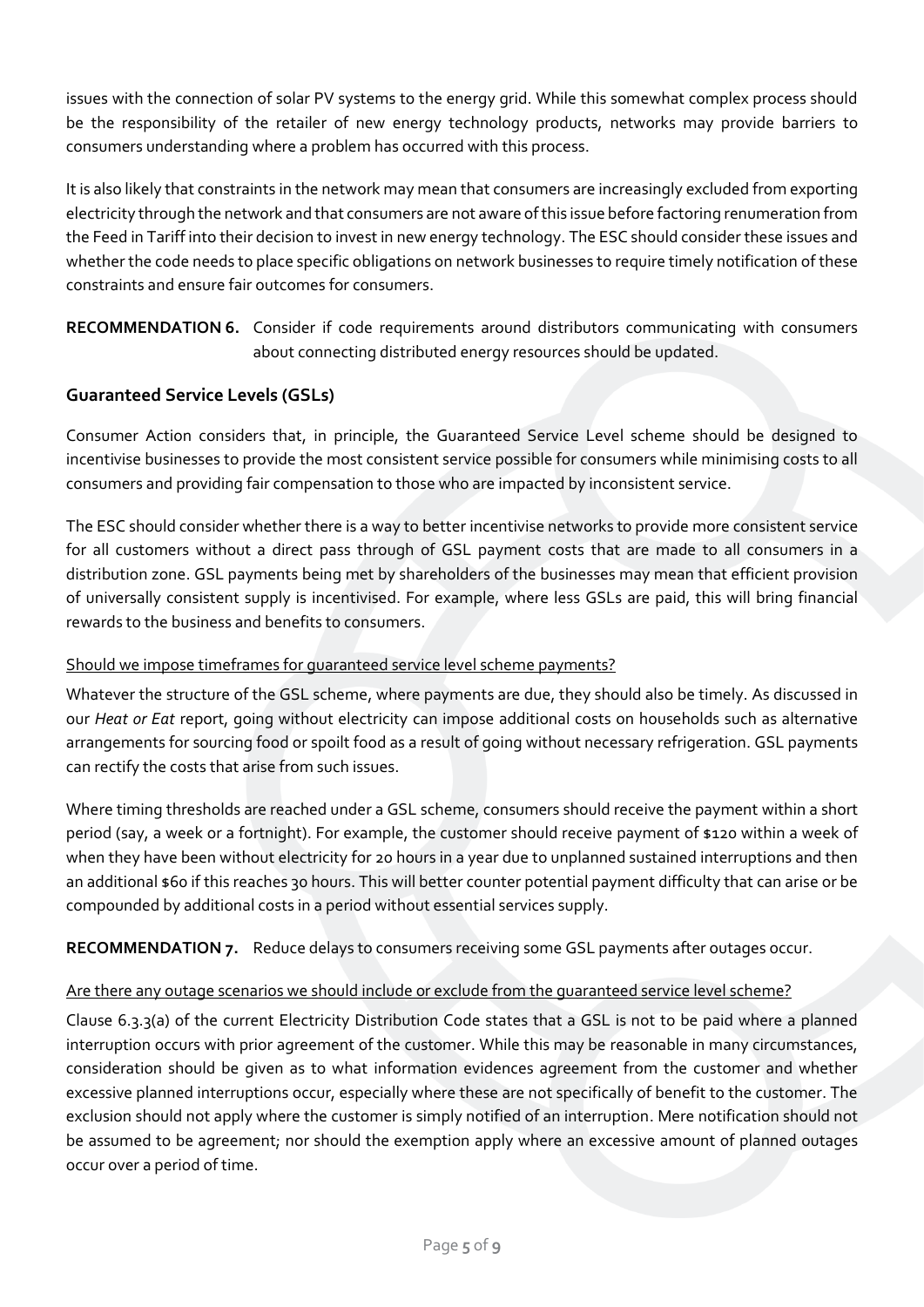#### **RECOMMENDATION 8.** Consider removing exclusions from eligibility for GSLs where consumers face excessive amounts of planned outages or where they have not clearly agreed to planned outages.

#### <span id="page-5-0"></span>Embedded network GSLs

Consumers in Embedded Networks should also be able to expect GSLs equivalent to their peers with mainstream supply arrangements. Most consumers in these situations generally have little choice as to whether they can leave the network due to practicality or cost. They should not have lesser consumer protections as a result.

There are two parties who may be responsible for interruption on the supply of essential electricity services to consumers within an embedded network. The first would be an outage associated with the distribution network that supplies up to the 'parent' meter and the second would be an outage within the embedded network beyond the 'parent' meter.

Where the first scenario occurs, the embedded network provider should not 'pocket'the GSL payment but instead evenly distribute and 'top up' additional payments to GSL equivalent levels to embedded network customers who are affected by supply not going to a parent meter. Consumers pay the embedded network business to consistently deliver their essential electricity services and should expect the same levels of service and compensation as those in traditional networks. It would be inappropriate for the consumers in embedded networks to take on more risk of costs caused by outages as opposed to the business responsible for providing their network services.

Similarly, in the second scenario it should be expected that embedded networks take on the responsibility to provide adequate service to their customers who need essential energy services. They should also provide GSL payments that respond to outages resulting from their actions or from failures within the embedded networks they operate.

#### **RECOMMENDATION 9.** Require that consumers in embedded networks have equivalent eligibility to consumers in mainstream arrangements.

## <span id="page-5-1"></span>**Technical standards**

#### <span id="page-5-2"></span>Aligning to Australian Standards

In principle, Consumer Action supports suggestions to align standards prescribed in the code for voltage and harmonics with Australian Standards. We trust that these standards provide a clearly defined and universally accepted specification of what performance consumers should expect from businesses. We also welcome these clear definitions in contrast to 'best endeavours' approaches that are vague and potentially difficult for regulators to enforce.

**RECOMMENDATION 10.** Consider aligning with Australian Standards as opposed to 'best endeavours' approaches for technical standards.

#### <span id="page-5-3"></span>Consumer Protections and Compensation

Our understanding is that, in practice, the *Electricity Industry Guideline 11 – Voltage variation compensation* does notresult in undue onus being placed on consumers proving that property damage was caused by voltage variation up to a cap. It is also our understanding that the approach provided for by the guideline, which does not impose a requirement on the consumer to demonstrate causation between voltage variation and property damage, creates efficiencies for businesses who do not have to dedicate significant resources into investigating what are likely genuine claims.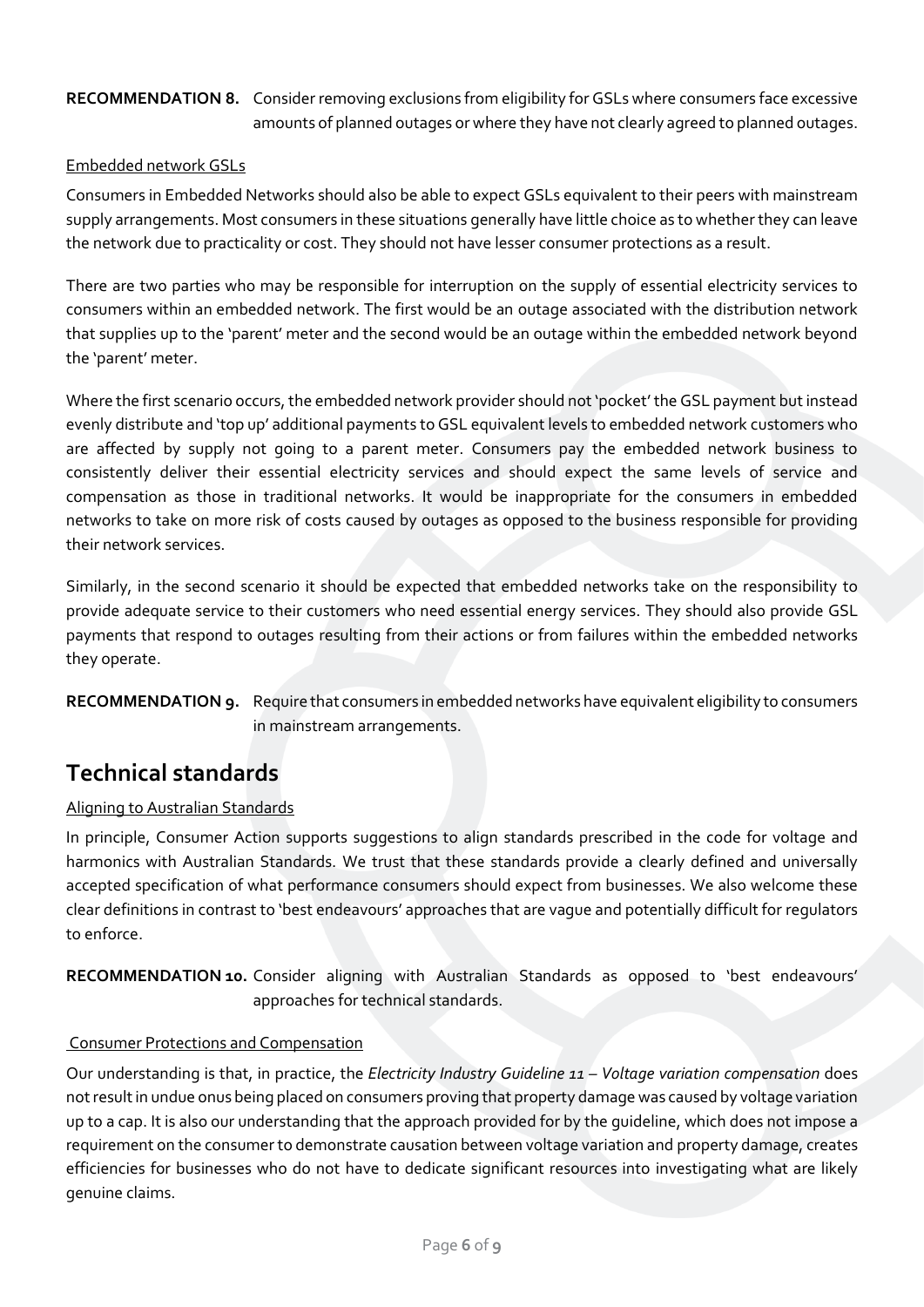The increasing amount of distributed energy resources within the energy system may result in more issues with voltage variation that need to be managed by distributors. The straightforward system for compensating consumers for voltage variation should continue and the costs should be covered in such a way that there is not a pass through of these costs to all customers but instead an incentive on businesses to minimise these issues occurring.

**RECOMMENDATION 11.** Ensure that consumers will not face significant costs in pursuing compensation for damage caused by voltage variation in distribution networks.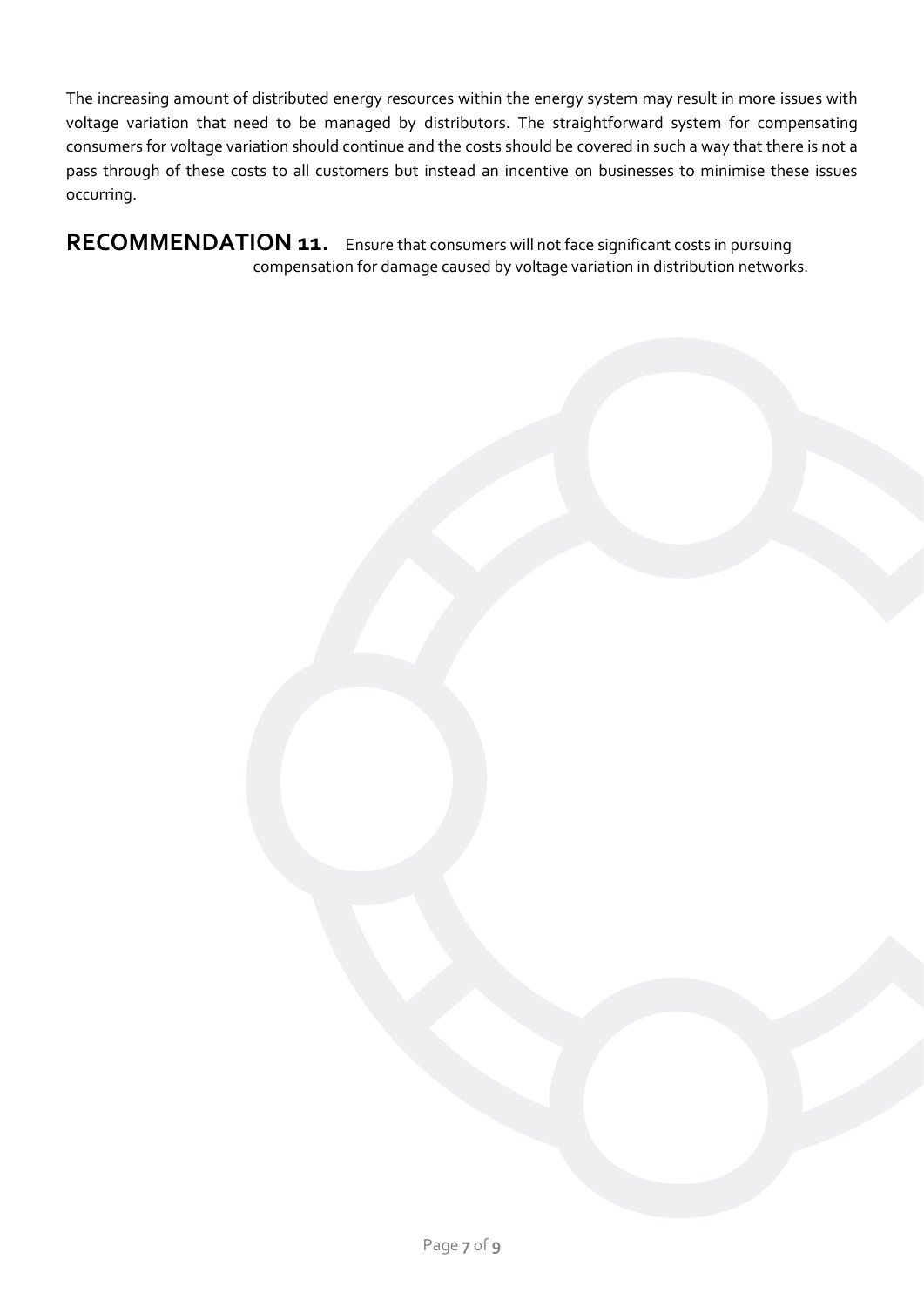# <span id="page-7-0"></span>**APPENDIX A - SUMMARY OF RECOMENDATIONS**

**RECOMMENDATION 1.** Set obligations on distributors to proactively contact vulnerable customers about unplanned outages requiring multiple, staggered forms of communication.

**RECOMMENDATION 2.** Update obligations on distributors to inform government departments of unplanned outages to better align with the consequences consumers may face.

**RECOMMENDATION 3.** Impose more effective requirements on distributors to communicate with consumers before a planned outage and require distributors to gather and provide important information wherever in discussion with a consumer as a result.

**RECOMMENDATION 4.** Requirements should be in place for distributors to inform consumers of the reason for the outage and for consumers to be able to request reasonable compensation or timing changes where a planned outage is for private and non-essential work for another consumer.

**RECOMMENDATION 5.** Require distributors to notify customers if a planned outage is rescheduled or cancelled and to provide a reason to consumers as to why this is the case.

**RECOMMENDATION 6.** Consider if code requirements around distributors communicating with consumers about connecting distributed energy resources should be updated.

**RECOMMENDATION 7.** Reduce delays to consumers receiving some GSL payments after outages occur.

**RECOMMENDATION 8.** Consider removing exclusions from eligibility for GSLs where consumers face excessive amounts of planned outages or where they have not clearly agreed to planned outages.

**RECOMMENDATION 9.** Require that consumers in embedded networks have equivalent eligibility to consumers in mainstream arrangements.

**RECOMMENDATION 10.** Consider aligning with Australian Standards as opposed to 'best endeavours' approaches for technical standards.

**RECOMMENDATION 11.** Ensure that consumers will not face significant costs in pursuing compensation for damage caused by voltage variation in distribution networks.